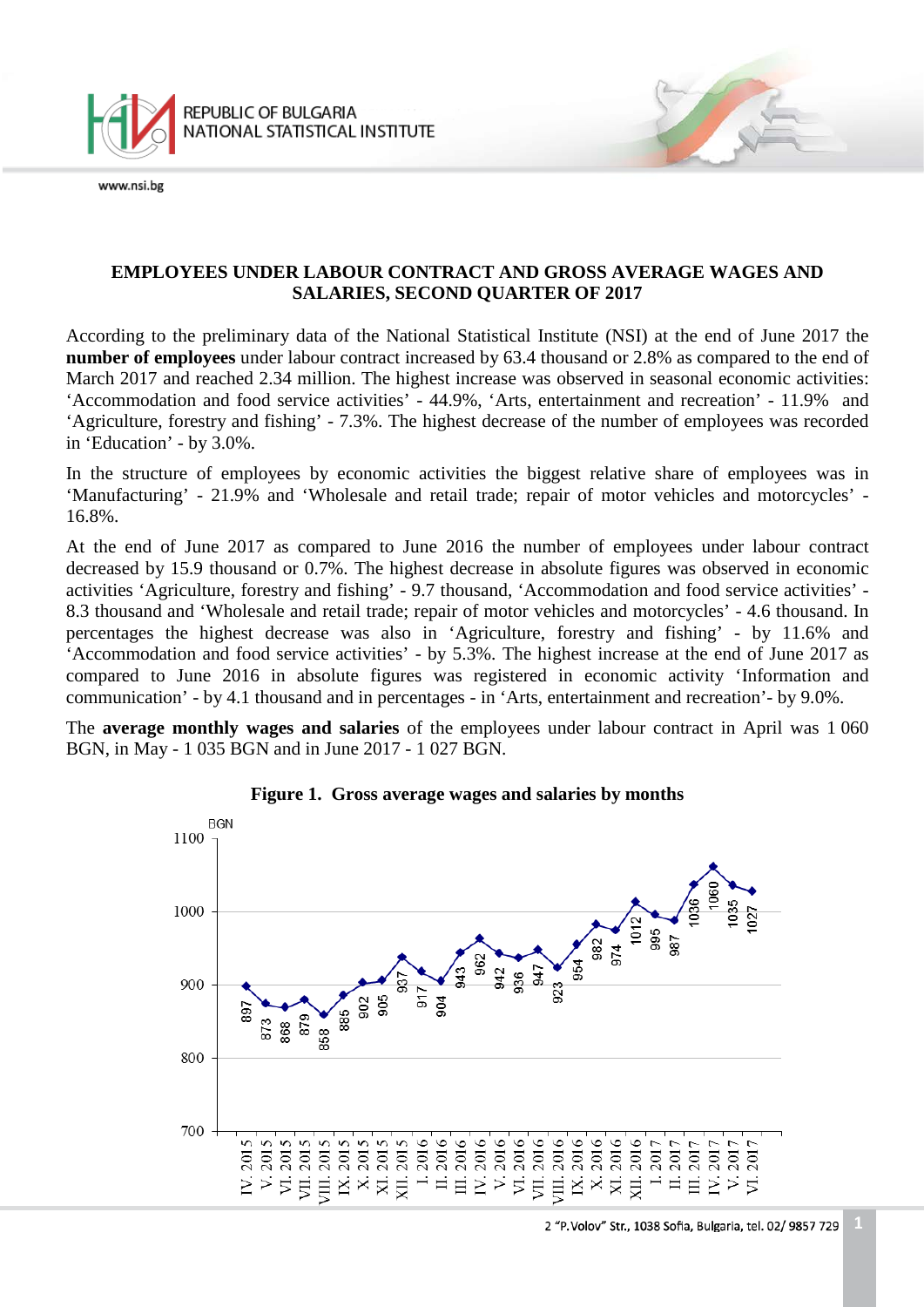

In the second quarter of 2017 in comparison with the first quarter of 2017 the average monthly wages and salaries increased by 3.4% getting 1 040 BGN. The highest increase in wages and salaries was reported in 'Financial and insurance activities' - by 7.6%, and 'Construction' and 'Mining and quarrying' - by 7.3%.

#### **Figure 2. Gross average monthly wages and salaries of the employees under labour contract by economic activities (BGN)**

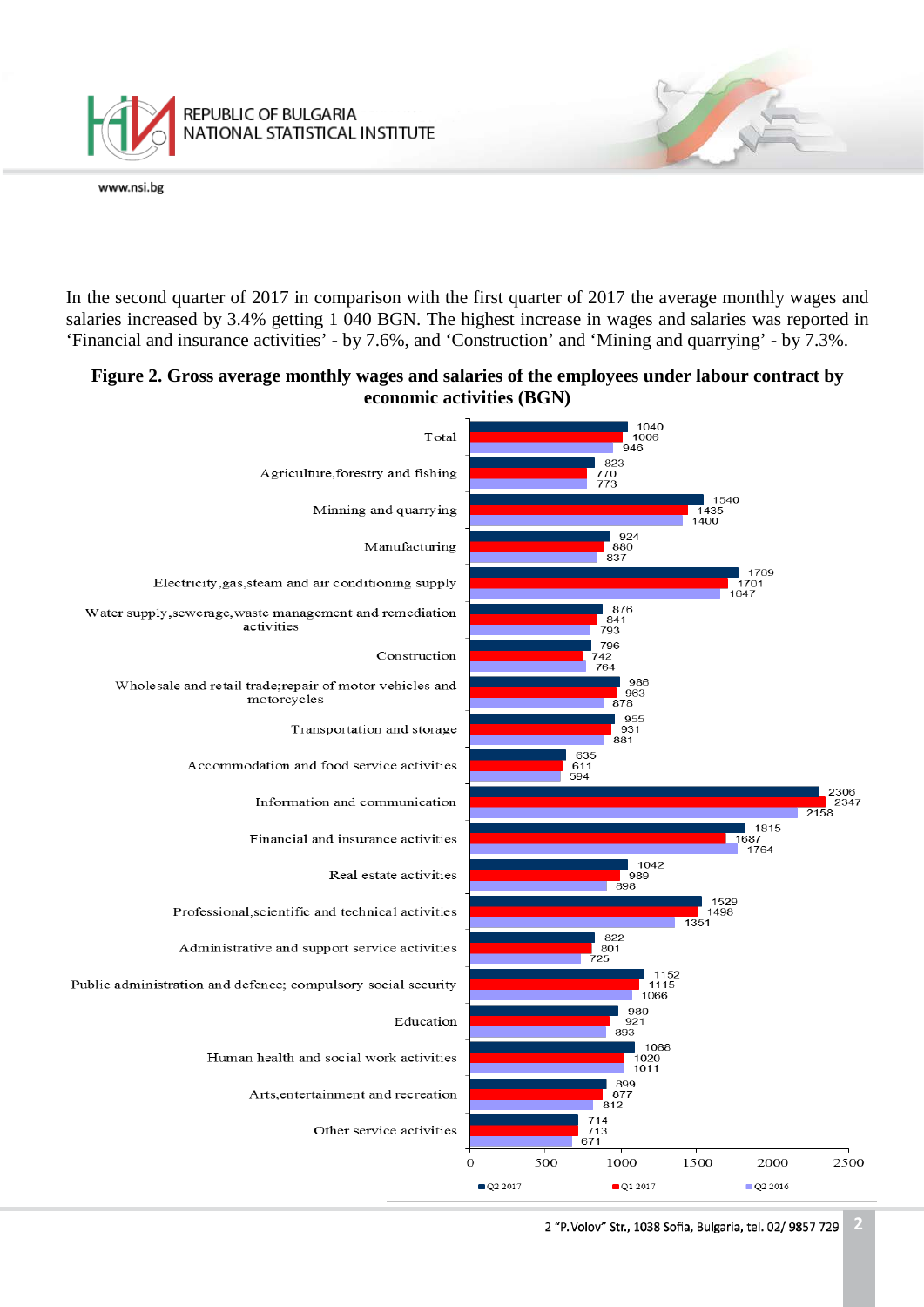

Compared to the second quarter of 2016 the average monthly wages and salaries in the second quarter of 2017 rose by 9.9%. The highest growth rates were recorded in economic activities: 'Real estate activities' - 16.0%, 'Administrative and support service activities' - 13.4% and 'Professional, scientific and technical activities' - 13.2%.

The economic activities with the highest wages and salaries in the second quarter of 2017 were:

- 'Information and communication' 2 306 BGN
- 'Financial and insurance activities' 1815 BGN
- 'Electricity, gas, steam and air conditioning supply' 1 769 BGN.

The lowest wages and salaries were recorded in:

- 'Accommodation and food service activities' 635 BGN
- 'Other services activities' 714 BGN
- 'Construction' 796 BGN.

In comparison with a year earlier the average monthly wages and salaries in public sector grew by 8.1% while in private sector - by 10.6%.



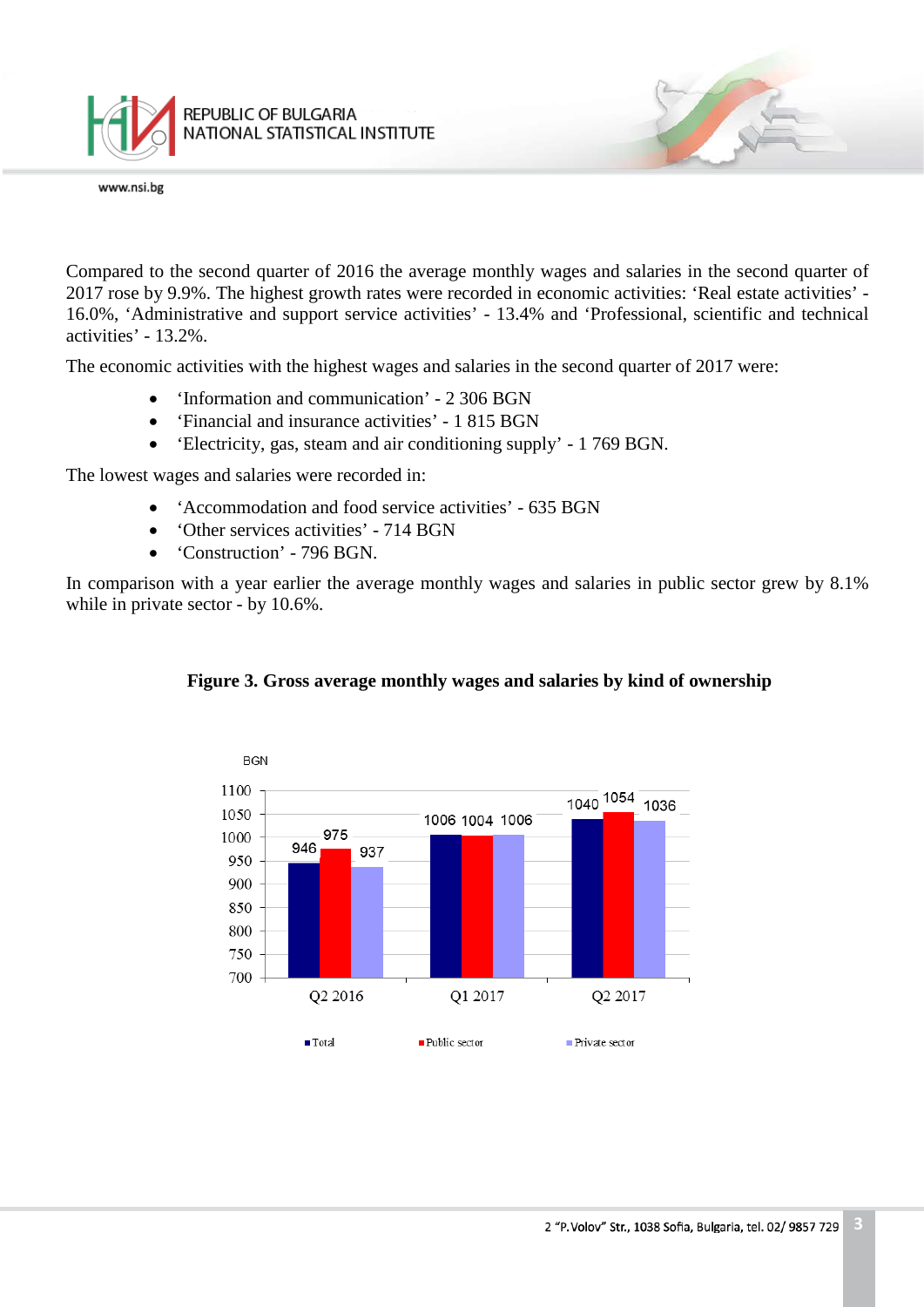

#### **Methodological notes**

The source of information is the Quarterly Survey on employees, hours worked, wages and salaries, and other expenditures paid by the employer. It is sample survey which main purpose is to make a study of the current state and dynamics of some main aspects of labour market. The sample used for the survey is a stratified random sample without replacement. Stratification criteria used include: economic activity (NACE rev. 2), size of the enterprise (according to the number of employees) and regional breakdown (28 districts, NUTS3).

More methodological information on the quarterly survey and data could be found on the NSI official website:

[http://www.nsi.bg/sites/default/files/files/metadata/Labour\\_Method\\_1.1\\_EN.pdf;](http://www.nsi.bg/sites/default/files/files/metadata/Labour_Method_1.1_EN.pdf) [http://www.nsi.bg/en/content/6398/short-term-statistics.](http://www.nsi.bg/en/content/6398/short-term-statistics)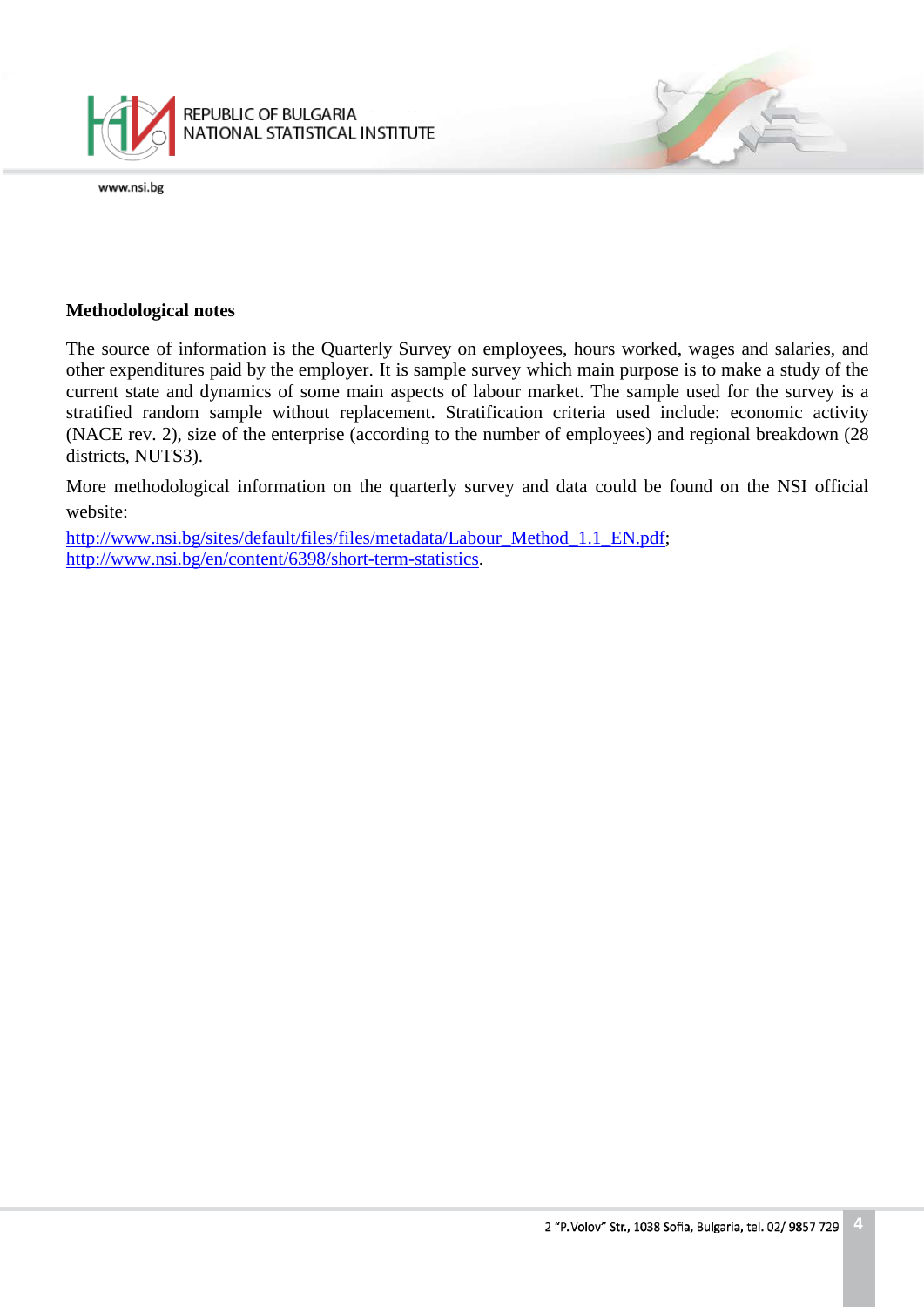

# **Annex**

# **Table 1**

# **Employees under labour contract at the end of the month by economic activities in 20171**

|                                                               |              |            | (Number) |
|---------------------------------------------------------------|--------------|------------|----------|
| <b>Economic activities</b>                                    | 2017         |            |          |
|                                                               | <b>April</b> | <b>May</b> | June     |
|                                                               |              |            |          |
| <b>Total</b>                                                  | 2290413      | 2318573    | 2340682  |
| Agriculture, forestry and fishing                             | 71224        | 74362      | 73949    |
| Mining and quarrying                                          | 22377        | 22307      | 22232    |
| Manufacturing                                                 | 511945       | 512143     | 511452   |
| Electricity, gas, steam and air conditioning supply           | 29664        | 29801      | 29658    |
| Water supply, sewerage, waste management and remediation      |              |            |          |
| activities                                                    | 35918        | 35773      | 35934    |
| Construction                                                  | 118516       | 118504     | 120063   |
| Wholesale and retail trade; repair of motor vehicles and      |              |            |          |
| motorcycles                                                   | 392430       | 392077     | 394251   |
| Transportation and storage                                    | 140225       | 141021     | 142148   |
| Accommodation and food service activities                     | 108852       | 129417     | 147079   |
| Information and communication                                 | 85138        | 85150      | 84929    |
| Financial and insurance activities                            | 57301        | 57349      | 57510    |
| Real estate activities                                        | 22561        | 23032      | 23298    |
| Professional, scientific and technical activities             | 81337        | 81441      | 81223    |
| Administrative and support service activities                 | 116138       | 118456     | 119696   |
| Public administration and defence; compulsory social security | 112678       | 112919     | 113131   |
| Education                                                     | 168798       | 167778     | 163969   |
| Human health and social work activities                       | 142456       | 142655     | 142781   |
| Arts, entertainment and recreation                            | 35342        | 36274      | 38666    |
| Other service activities                                      | 37513        | 38114      | 38713    |

<sup>1</sup> Preliminary data.

 $\overline{a}$